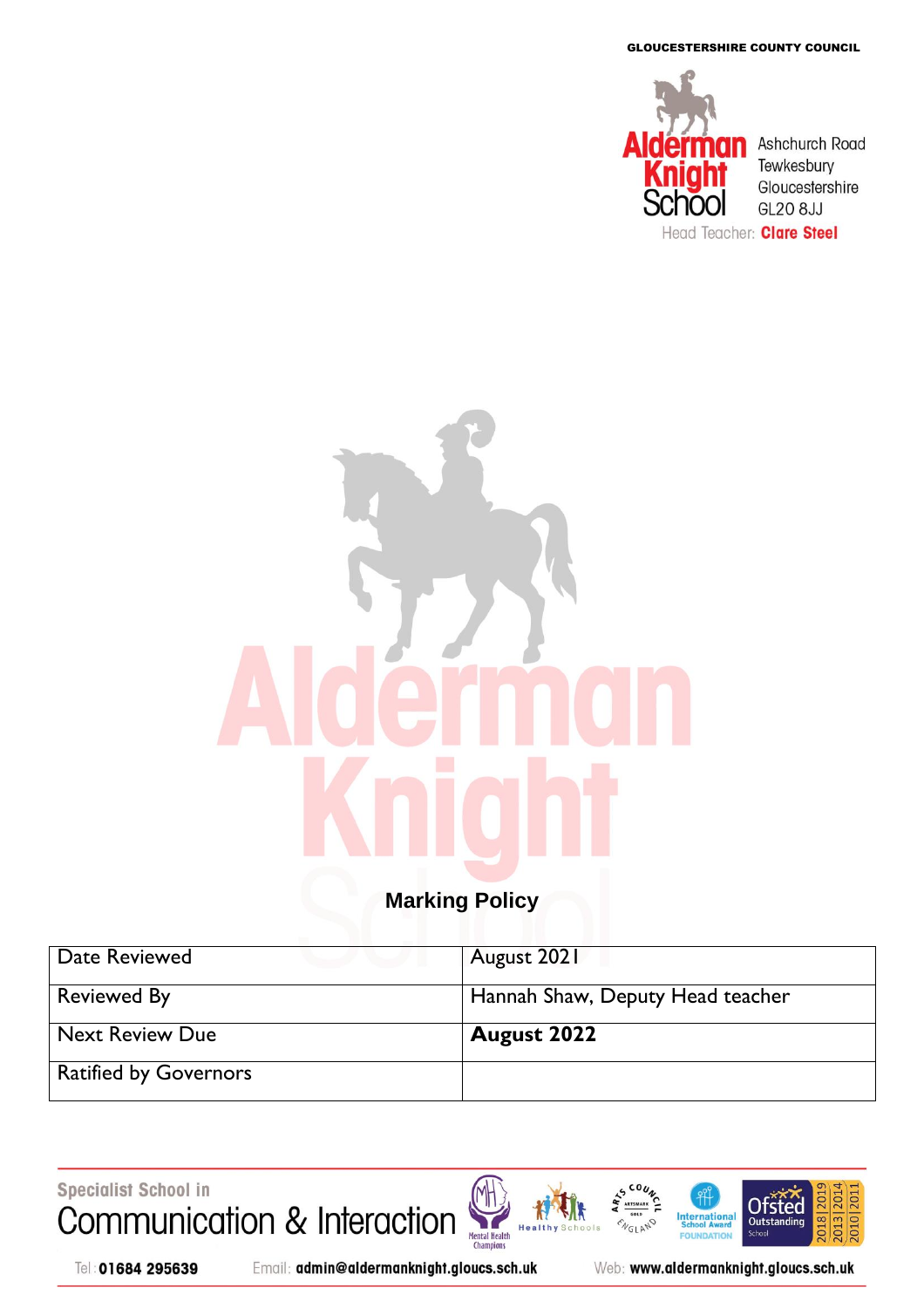# **Introduction:**

- Marking complements and assists teaching and learning. It serves as a tool for assessing individual and school performance.
- Marking should be diagnostic and inform children and adults working with the children of the next steps needed in their learning in order to improve their work.
- Marking will also provide focused feedback on the learning objective (today you will learn). Personalised objectives learning targets should be used with small group and if pupils are working on different work from the rest of the group. (see Teaching and Learning policy for more information)
- The school policy will provide standardisation and consistency of practices throughout the school.
- The implementation of the policy is the responsibility of all the staff.

### **Entitlement:**

The implementation of a positive marking policy will assist in the assessment of each child's work and the delivery of the National Curriculum.

#### **The nature of marking:**

- Marking should be positive
- . It is really important that all work undertaken by the pupil is acknowledged and feedback given
- Marking is a permanent record for the child, teacher and parent and outside agencies when required
- Marking can be done by the teacher:

 $\circ$ To indicate achievement in relation to the learning objective (today you will learn...) including individualised objectives

oTo show pupils how they can improve their work

- oTo enhance the pupil's self-esteem
- oTo aid teacher assessment
- Teaching assistants can help to mark work and provide feedback under the direction of the teacher
- Marking can be done by the pupils [where appropriate]:
	- $\circ$  Peer assessment can also be a valuable way of 'marking' pupils work dependent on the group
	- oTo encourage independent learning through self-checking
	- $\circ$ To help them identify what they have done well and how they can improve.

[Checklists may be useful to support pupils in knowing how well they are doing and what they can do to improve further].

### **Practices and procedures**

### **Procedure Amendments due to COVID- 19**



Tel: 01684 295639

Email: admin@aldermanknight.gloucs.sch.uk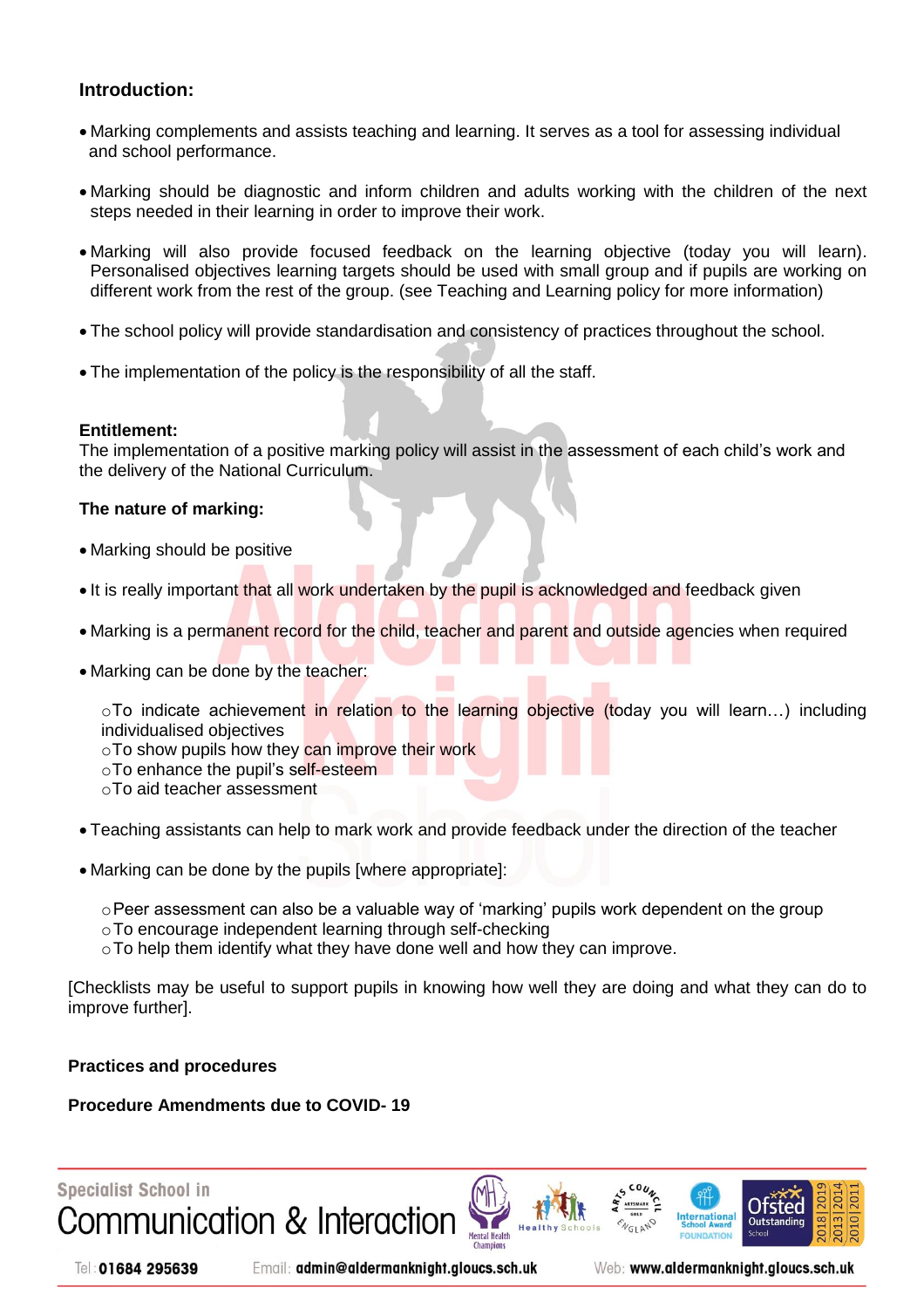Marking and feedback is vitally important to pupils' educational development and needs to continue to be carried out to the AKS standard therefore it is up to the individual teacher/teaching team to plan how this can be achieved while adhering to the guidance detailed in the operational plan and risk assessment. To support making of work staff can decide whether it will work best for them (dependent on timetable of lessons) for pupils to work in books or on file paper.

#### **Marking done by the teacher or teaching assistant under the direction of the teacher**

#### **Verbal**

This means discussion of work and direct contact with the pupil. It is particularly appropriate with many of our pupils especially the younger, less able or less confident children.

To indicate that staff have specifically talked with a pupil about their work a written mark (e.g. a **V** to represent verbal feedback) can be used. This will provide a record that the child has received feedback. In some cases it may be helpful to add anecdotal notes to explain the context in which the work was done.

Verbal feedback should be given in line with distancing measures outlined in the schools COVID-19 operational plan and risk assessment.

#### **Written**

This means notes or comment with the use of symbols.

Notes and comments - these should be positive, neat and where appropriate, inform of next steps needed to make improvements. They should be constructive.

#### **Headings to be used as a minimum**

- Date
- Positive learning comment
- How to improve (HTI) and next steps in learning (including working towards individual targets)
- How work was completed (unaided/aided etc.)

A sticker was developed by a group of teachers at AKS to help record this information on pupils work. This is shown below:

| Learning Comment:                                 |            |  |
|---------------------------------------------------|------------|--|
| Independent<br>With Support<br>Verbal<br>Feedback | <b>HTI</b> |  |

**It is good practice for the learning objective for each lesson to be recorded on the pupils' work. Please consider how this is recorded as for some pupils writing the learning objective at the beginning of each lesson may not be an appropriate use of lesson time.** 

**Specialist School in** Communication & Interaction **Mental Health** 

Tel: 01684 295639

Email: admin@aldermanknight.gloucs.sch.uk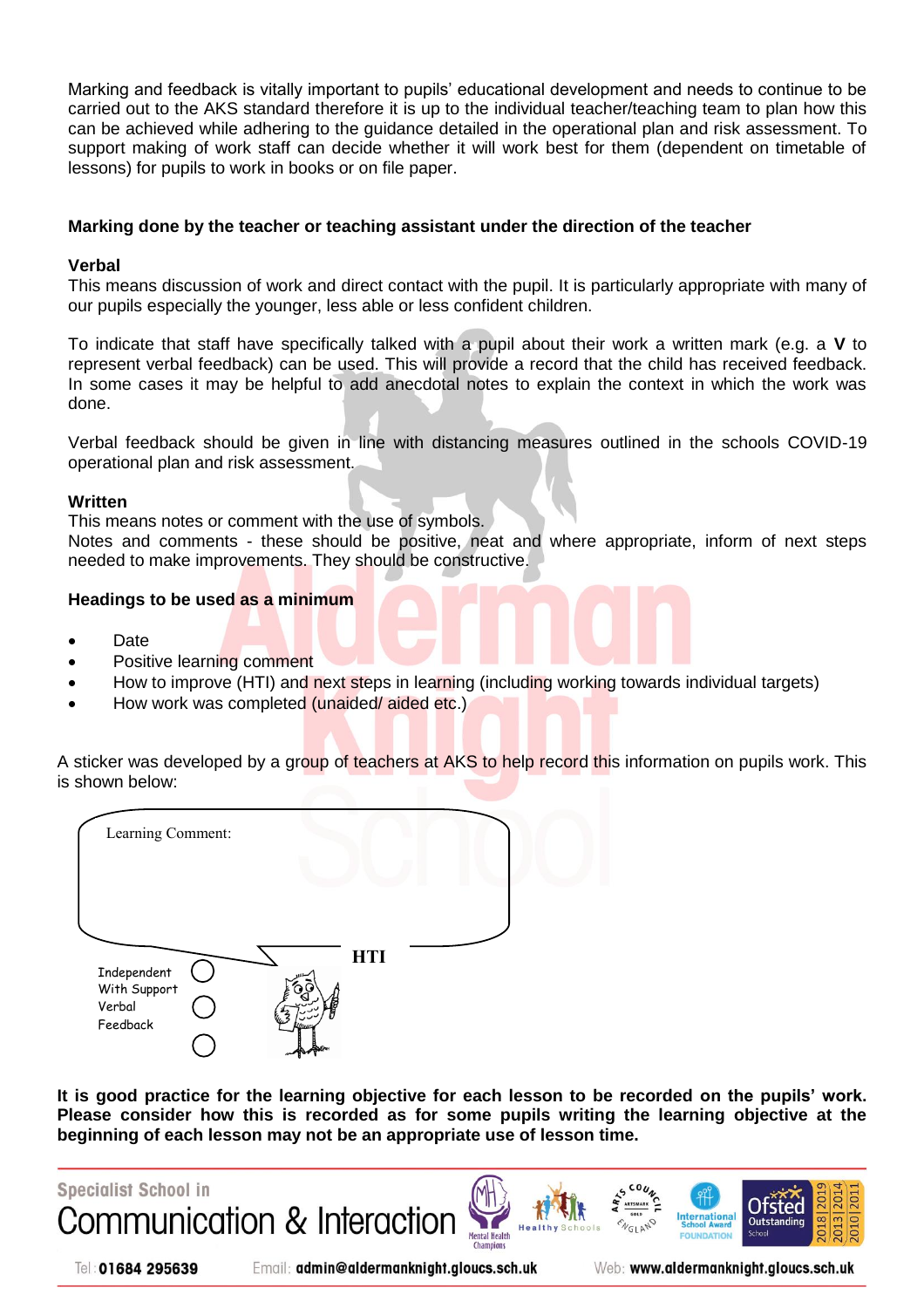#### **If you decide not to use the sticker all of the same information needs to be recorded on the pupils work to ensure consistency across the school.**

#### **Please note:**

It is extremely important that within recording and marking systems staff are very clear about the stage at which pupils are working/ achieving. Each pupil will have a 'My Learning Map' sheet in the front of their folder/book. On this sheet it will record their current and target stage as well as subject specific learning targets. This sheet will act as a quick reference guide for any member of staff working with pupils and will be updated after each assessment period.

Medium term and short term planning will indicate stages for each teaching group and regular assessment of stages will keep under review current achievement. For additional information please see assessment policy.

In addition, each year a minimum of three pieces of marked and staged work will be gathered for each subject as evidence of progression (one per assessment period). Subject teachers are responsible for gathering this evidence. Teachers need to identify suitable pieces of work that will illustrate clearly pupil achievement and progress. It must be marked in line with expectations and carefully allocated an AKS stage.

These pieces of assessed work will be added to the pupils' progress file (held by the tutor) at the end of the assessment period. It is the tutor team's responsibility to check all work has been added for each pupil. These pupil profiles will be available for parents to review at parents' evenings.

#### **Additional symbols and scores**

All subject teachers will have additional ways of providing feedback and each subject policy highlights those it uses. They can take the form of ticks, stars and printed stamps and can be used in a range of ways. For example, to show that the child's target has been achieved.

Where appropriate, a record of the scores achieved is kept by the teacher, e.g. weekly spelling/ reading/ numeracy scores. This can also help to monitor the child's progress and overall performance.

#### **Codes used for marking**

These will also vary depending on the age and ability of the children. There are no hard and fast rules stating what is used and so it is very important that the teacher of each class explains to the pupil's what codes they will be using.

Codes for general use include;

- **V** for verbal feedback
- **I** for independent work
- **H** for supported/ helped work

Communication & Interaction

• Incorrect punctuation such as omission or incorrect use of capital letters can be circled

In addition to these codes and as children progress as more independent and fluent writers, a greater range of codes can be used. These include;

- **Sp** in margin indicating spelling needs checking or the use of a line under the spelling
- **^** Omitted word
- **//** New paragraph
- Punctuation omissions are highlighted as appropriate e.g use of **""** for need to insert speech marks or **C** for a capital letter.

**Mental Health** 

**Specialist School in** 



Email: admin@aldermanknight.gloucs.sch.uk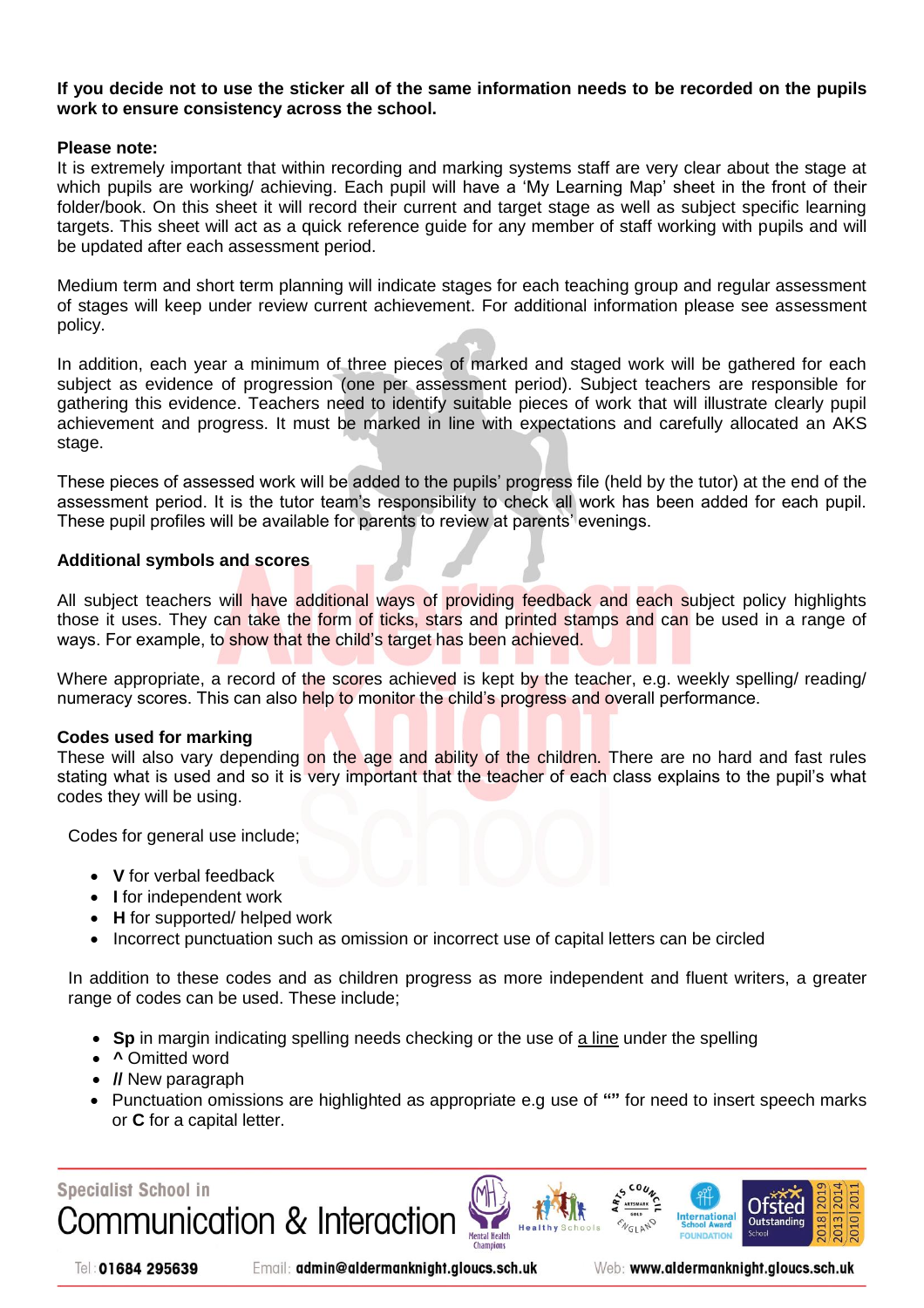#### **Correction**

Not every mistake will be corrected as it is recognised that to correct everything could have seriously detrimental effect on the motivation of the pupil.

The point of teacher written correction [as opposed to written comment] is to point out to children their mistakes so that they can correct them and learn from that correction.

Corrections should link to the learning objective (today you will learn…). However, other non-related errors which a child consistently makes should also be corrected as appropriate.

For re-draft and display purposes children's work may be copied out, spell checked and amended to produce a 'final' copy, but there would normally be an earlier draft available.

There should be examples of pupil's unaided work so that a true picture of performance is evident to teaching staff, children and parents. These pieces will still normally be marked with a comment. However, if the audience is not the pupil the comment may be wholly objective rather than purely 'positive', e.g. marking/ comments on a test paper.

Pupil's self-correction is encouraged, however if correction is aided then this should be apparent and pupils should not rub out teacher correction.

The marking of written work will vary with the development of the pupil. At an early stage most marking will be verbal. As children develop they are encouraged to become more independent and use check lists/ wordbooks. Marking can then take the form of correcting and commenting on finished pieces. Independent writers will draft and self-check their work for the teacher to mark

#### **Giving pupils the time to make improvements**

Marking is only productive and children can only learn from it when they are given time to respond to the teacher's comments and make further necessary improvements to their work.

It is important that time is given in the lesson for children to review their work in light of the comments made, either with the teacher individually, with a partner or as part of a group.

### **Marking done by the pupil**

#### **Verbal**

This means contact with an adult or another pupil. Through discussion and exchange or comments the pupil is able to amend, correct or enhance work. Pupils are encouraged to read their work aloud, either to themselves or to partners in order to make improvements.

#### **Written**

This varies with the development of the ability of the pupil. Young and less able children would not be expected necessarily to re-write their work. Independent writers will draft and self-check their work for the teacher to mark. The use of checklists and marking ladders are used to support the pupil in identifying areas where improvements can be made. Any relevant mistakes not identified by the pupil will be highlighted by the teacher so that further corrections/improvements may be made.

### **Symbols**



Tel: 01684 295639

Email: admin@aldermanknight.gloucs.sch.uk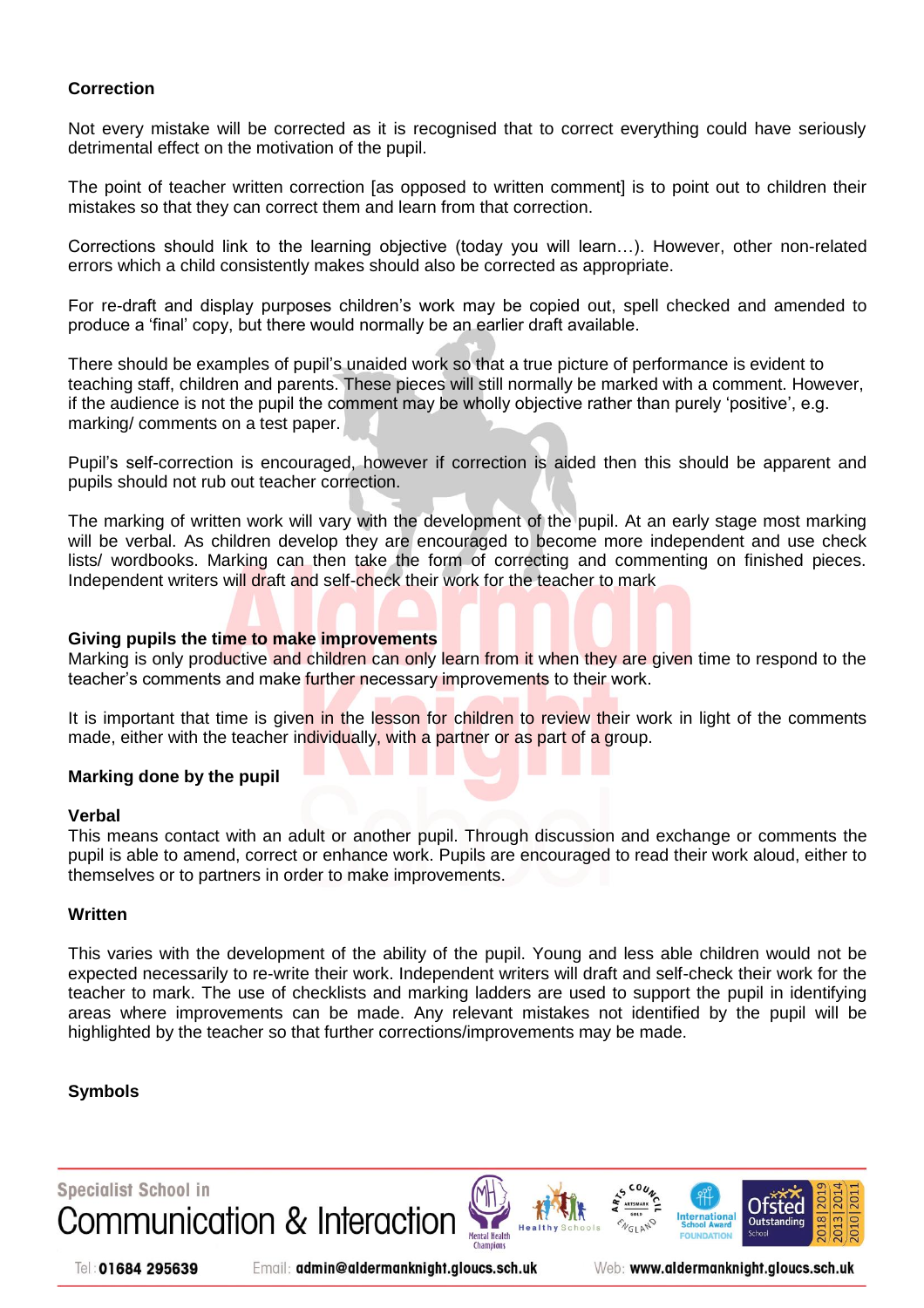Pupils may be asked to draw symbols on work in order for the teacher to assess their level of understanding in a particular topic. These symbols vary across the school and are agreed with the children in each class.

#### **Recognition of Achievement**

The school's Behaviour for Learning policy is very important in recognising achievements in all areas of school life and very importantly achievements in learning. House points are awarded for good work. Praise postcards are available for teachers/TA's/Tutor to send home for excellent work/effort.

Pupils are also encouraged to celebrate one another's achievements within class groups and parents via electronic messaging services (WEDUC). Achievement is also recognised by certificates (praise postcards) and phone calls home as well as sending the child to members of the senior team or other teachers for praise.

#### **Other policies that support this policy**

- **Curriculum**
- Assessment
- Equal Opportunities Policy
- Subject policies

# **The role of the Subject Leader – Marking within Departments**

It is expected that subject leaders will check to see that the teachers within their departments are regularly marking and keeping to the marking guidelines set out within this policy. SLT will ask subject leaders at different points through the year for samples of marking from the different teachers within their departments. This type of marking scrutiny will be used as a means of ensuring that marking is of the highest standard at Alderman Knight so it continues to inform the teaching and learning of our pupils.

| <b>Timetable for Review</b> | Annually  |       | 2 Years | 3 Years            | 4 Years       |
|-----------------------------|-----------|-------|---------|--------------------|---------------|
| <b>Status</b>               | Statutory |       |         | Gloucestershire CC | School        |
| Circulation                 | Website   | Weduc |         | <b>SAM</b>         | School Office |

## **Table of Review and Modifications**

| Date Reviewed | Page<br>Number of<br>Changes | Summary of Changes Made                                    |
|---------------|------------------------------|------------------------------------------------------------|
| August 2021   | 3                            | Changes to sticker – removal of bronze, silver and<br>gold |
|               | 3                            | Amendments to COVID as set out in the operational<br>plan  |
|               |                              |                                                            |
|               |                              |                                                            |

**Specialist School in** Communication & Interaction





Email: admin@aldermanknight.gloucs.sch.uk